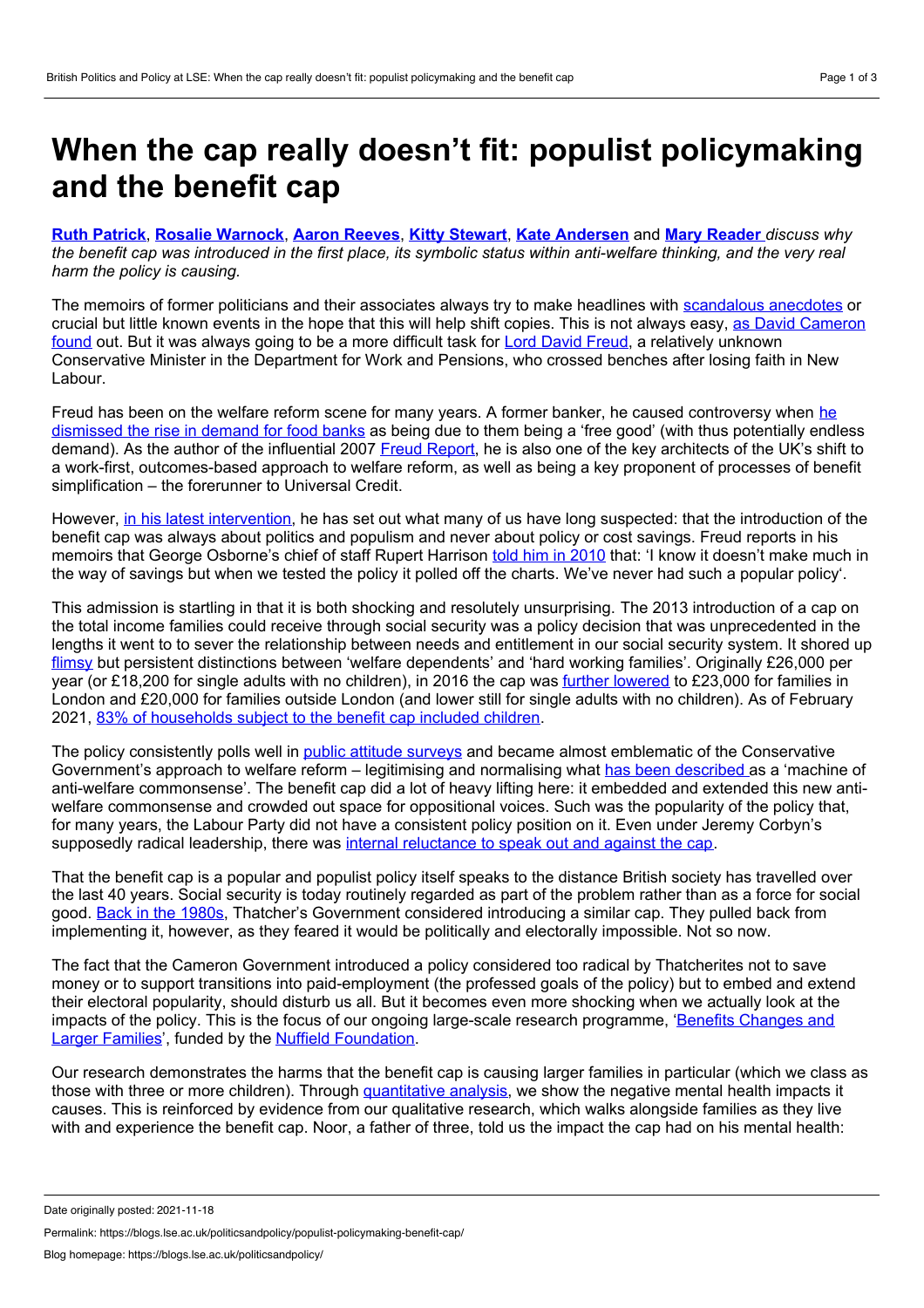Obviously both my wife and I are stressed by the situation, our mental health is all over the place…we are struggling, we have been struggling.

Our emerging qualitative findings also highlight just how often families are going without basic essentials because of the cap. Children unable to get new shoes when their feet grow. Mothers skipping meals so they can feed their children. And whole families going year after year without a trip to the seaside or – even less likely – a holiday. As Lucy, who is subject to the cap puts it:

I would like to like once [in] a while like to, you know, treat my children. Of course I always…I have clothes for them anyway cos I normally, if they're running low I buy clothes for them or… I used to always like borrowing money but now I don't, because I know that if I keep asking my mum I know I have to pay her back in the future. So I try and...put myself into a budget, like if I know that my son or my daughter needs shoes I will say, OK, I need to think of shoes and clothes for them before I think of food, because I always think of their care.

Freud himself now opposes the policy. He used a recent statement in the House of Lords to call on the current chancellor, Rishi Sunak, to get: 'rid of the [excrescences](https://www.theyworkforyou.com/lords/?id=2021-11-02a.1128.0) such as the two-child policy and the benefit cap'.

Our research programme is not alone in finding that the benefit cap causes real and significant harm (see, for example [here](https://www.theguardian.com/society/2018/nov/03/benefit-cap-leaves-poor-families-with-mounting-debt-study-shows) and here). The fact that, as David Freud has now argued, this policy is the result of politicking, rather than efforts to save money or promote labour market outcomes, may make it even harder to challenge: evidence of its ineffectiveness might not be enough to change minds. Even if it is hard to shift the political dial on the benefit cap, we must still try to influence policymaking as well as wider public and popular narratives about social security. This should be part of a wider effort to move to a place where a policy that caps families' incomes and pushes many deeper into poverty is no longer a vote winner, but rather seen for what it really is: a divisive attack on the very fabric of a just and compassionate society.

## **About the Authors**

\_\_\_\_\_\_\_\_\_\_\_\_\_\_\_\_\_\_\_\_\_\_



**Ruth Patrick** is Lecturer in Social Policy and Social Work at the University of York.



**Rosalie Warnock** is a PhD candidate at Queen Mary, University of London.



**Aaron Reeves** is Associate Professor of Evidence-Based Social Intervention and Policy Evaluation at the University of Oxford.

**Kitty Stewart** is Associate Professor of Social Policy Associate Director of the Centre for Analysis of Social Exclusion (CASE) at the LSE.

Permalink: https://blogs.lse.ac.uk/politicsandpolicy/populist-policymaking-benefit-cap/

Note: The project on which the above draws has been funded by the Nuffield [Foundation](http://www.nuffieldfoundation.org/), but the views expressed are those of the authors and not necessarily the Foundation.

Date originally posted: 2021-11-18